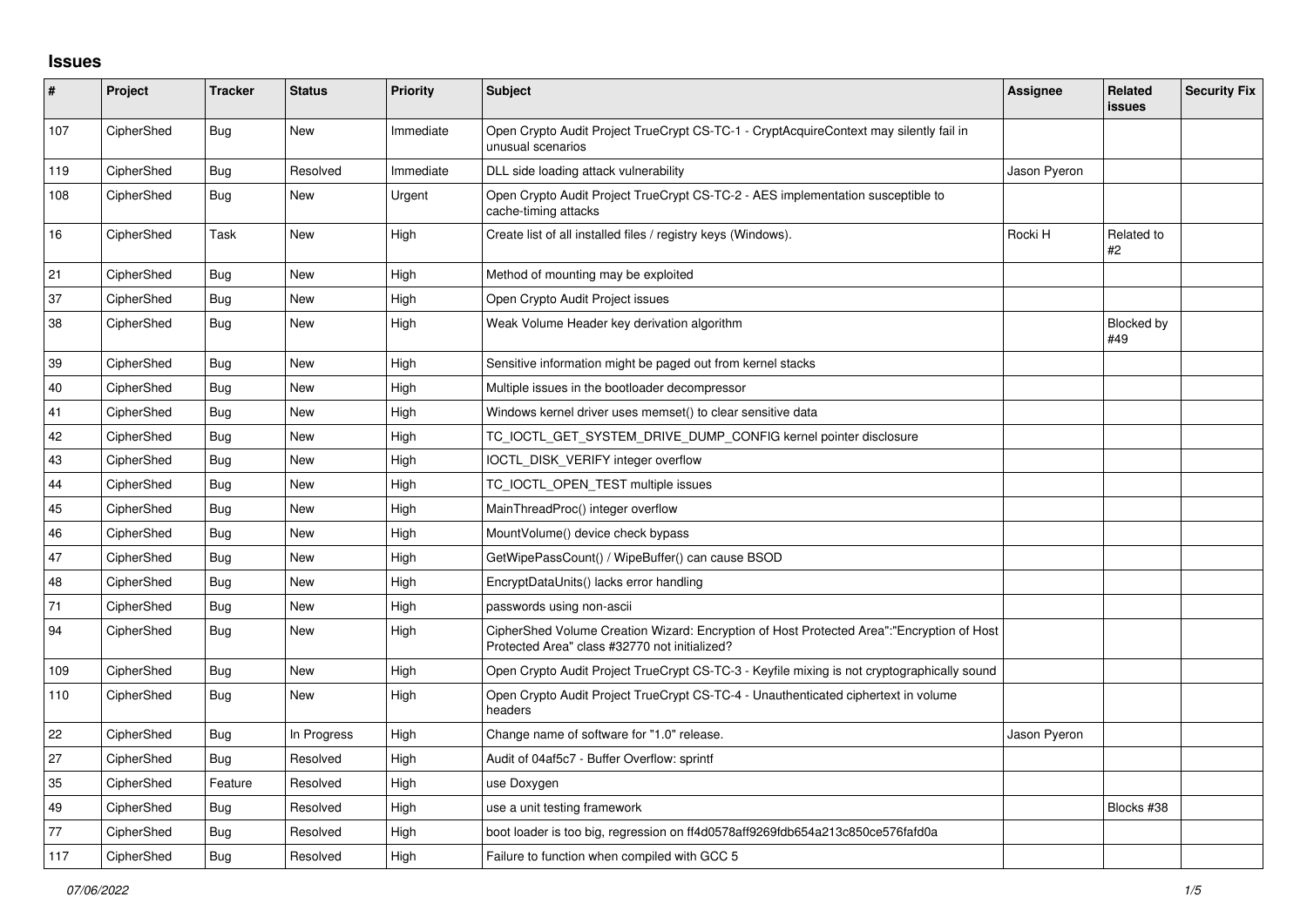| $\vert$ #      | Project    | <b>Tracker</b> | <b>Status</b> | <b>Priority</b> | Subject                                                    | Assignee                    | <b>Related</b><br><b>issues</b>                           | Security Fix |
|----------------|------------|----------------|---------------|-----------------|------------------------------------------------------------|-----------------------------|-----------------------------------------------------------|--------------|
| 115            | CipherShed | <b>Bug</b>     | Resolved      | High            | fails to build on stretch due to overloaded constructors   |                             |                                                           |              |
| $\mathbf{1}$   | CipherShed | Task           | New           | Normal          | Detailed review of Windows constant strings                | Paweł<br>Zegartowski        | Related to<br>#2                                          |              |
| $\overline{c}$ | CipherShed | Task           | New           | Normal          | Upgrade installer to uninstall TrueCrypt                   |                             | Related to<br>#1, Related<br>to #13,<br>Related to<br>#16 |              |
| 3              | CipherShed | Task           | <b>New</b>    | Normal          | Finish initial bitmaps and icons                           |                             |                                                           |              |
| 4              | CipherShed | Task           | <b>New</b>    | Normal          | Get Windows executable signing key                         | <b>Bill Cox</b>             |                                                           |              |
| 5              | CipherShed | Task           | New           | Normal          | Linux build, installer, VM                                 | Kyle Marek                  | Related to<br>#50                                         |              |
| 6              | CipherShed | Task           | New           | Normal          | Windows build, installer, VM                               | <b>Bill Cox</b>             |                                                           |              |
| 7              | CipherShed | Task           | New           | Normal          | Mac build, installer, VM                                   | Jason Pyeron                |                                                           |              |
| $\overline{8}$ | CipherShed | Task           | New           | Normal          | Get graphics artist to work on artwork, icons              |                             |                                                           |              |
| 9              | CipherShed | Task           | New           | Normal          | Create check-list of features to be tested                 | Pier-Luc Caron<br>St-Pierre |                                                           |              |
| $13$           | CipherShed | Task           | <b>New</b>    | Normal          | List of all version numbers                                | Rocki H                     | Related to<br>#2                                          |              |
| 14             | CipherShed | Bug            | New           | Normal          | Fixes urls in ui (/applink? links)                         |                             | Related to<br>#25                                         |              |
| 15             | CipherShed | Task           | New           | Normal          | Create Gnu Info page                                       | Eugene Wang                 | Related to<br>#12                                         |              |
| 17             | CipherShed | Task           | New           | Normal          | Create debian packaging                                    |                             |                                                           |              |
| 18             | CipherShed | Task           | <b>New</b>    | Normal          | Create rpm packaging                                       |                             |                                                           |              |
| 19             | CipherShed | Task           | <b>New</b>    | Normal          | Create pkgbuild for arch                                   |                             |                                                           |              |
| 20             | CipherShed | Task           | New           | Normal          | Create dmg for os x                                        |                             |                                                           |              |
| 24             | CipherShed | Task           | New           | Normal          | Add Windows 8 / Server 2012                                | Rocki H                     |                                                           |              |
| 25             | CipherShed | Task           | New           | Normal          | Broken applinks                                            |                             | Related to<br>#14                                         |              |
| 26             | CipherShed | Bug            | New           | Normal          | Large External Drive Support on Mac (>512byte sector size) |                             |                                                           |              |
| 23             | CipherShed | <b>Bug</b>     | New           | Normal          | Windows 8 / 8.1 Fast Startup                               | Rocki H                     |                                                           |              |
| 31             | CipherShed | <b>Bug</b>     | New           | Normal          | there is duplicate code for password character checking    | Jason Pyeron                | Related to<br>#30                                         |              |
| 32             | CipherShed | Feature        | <b>New</b>    | Normal          | truecrypt.ch ideas thread                                  |                             |                                                           |              |
| 33             | CipherShed | Feature        | New           | Normal          | windows comamnd line volume creation                       |                             |                                                           |              |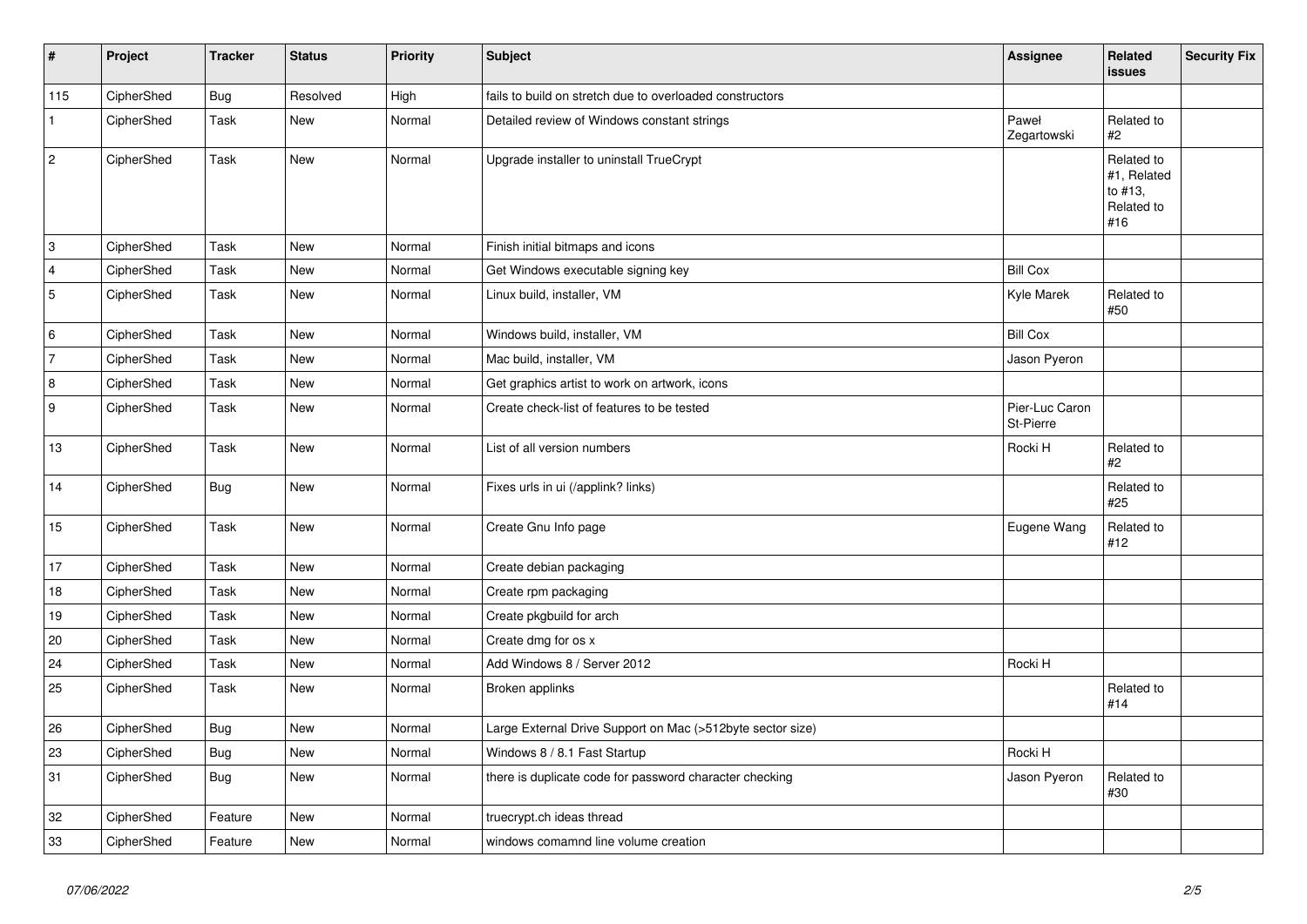| #  | Project    | <b>Tracker</b> | <b>Status</b> | Priority | <b>Subject</b>                                                                                           | <b>Assignee</b> | Related<br>issues | <b>Security Fix</b> |
|----|------------|----------------|---------------|----------|----------------------------------------------------------------------------------------------------------|-----------------|-------------------|---------------------|
| 34 | CipherShed | Feature        | New           | Normal   | windows mount point support                                                                              |                 | Related to<br>#60 |                     |
| 36 | CipherShed | Feature        | New           | Normal   | support multiple actors to open an encrypted volume                                                      |                 |                   |                     |
| 50 | CipherShed | Feature        | New           | Normal   | Linux FDE                                                                                                |                 | Related to<br>#5  |                     |
| 57 | CipherShed | Feature        | <b>New</b>    | Normal   | Skein support                                                                                            |                 |                   |                     |
| 60 | CipherShed | Feature        | New           | Normal   | Enhanced UX - shell extension for container management                                                   |                 | Related to<br>#34 |                     |
| 61 | CipherShed | Feature        | <b>New</b>    | Normal   | optionally support TPM                                                                                   |                 |                   |                     |
| 62 | CipherShed | Feature        | New           | Normal   | Administrative Configuration for Enterprise IT                                                           |                 |                   |                     |
| 63 | CipherShed | <b>Bug</b>     | New           | Normal   | 64 bit gui on 64 bit systems                                                                             |                 | Related to<br>#65 |                     |
| 64 | CipherShed | Task           | New           | Normal   | Rewrite or remove LongReverse in Common/Dlgcode.c                                                        |                 |                   |                     |
| 65 | CipherShed | Feature        | New           | Normal   | pure 64 bit version for windows                                                                          |                 | Related to<br>#63 |                     |
| 66 | CipherShed | Feature        | New           | Normal   | provide robust API for usermode interaction with kernel driver                                           |                 |                   |                     |
| 67 | CipherShed | Feature        | <b>New</b>    | Normal   | print a backup                                                                                           |                 |                   |                     |
| 70 | CipherShed | Feature        | New           | Normal   | track git info in build                                                                                  |                 |                   |                     |
| 72 | CipherShed | <b>Bug</b>     | New           | Normal   | The installation fails, but a message (from windows?) says it succeeds and asks if you want<br>to reboot |                 |                   |                     |
| 73 | CipherShed | Bug            | New           | Normal   | Truecrypt icon showing in taskbar                                                                        |                 |                   |                     |
| 74 | CipherShed | <b>Bug</b>     | <b>New</b>    | Normal   | Hardcoded Build date in Help->About window                                                               |                 |                   |                     |
| 76 | CipherShed | <b>Bug</b>     | New           | Normal   | MakeSelfExtractingPackage used in CI cannot have dialog boxes                                            |                 |                   |                     |
| 78 | CipherShed | Bug            | New           | Normal   | update the ciphershed.org website, automatically                                                         |                 |                   |                     |
| 81 | CipherShed | Feature        | <b>New</b>    | Normal   | Decrypt System drive via commandline                                                                     |                 |                   |                     |
| 82 | CipherShed | Feature        | New           | Normal   | add sparse file detection to non-windows versions                                                        |                 |                   |                     |
| 83 | CipherShed | <b>Bug</b>     | New           | Normal   | deduplicate file names                                                                                   |                 |                   |                     |
| 84 | CipherShed | <b>Bug</b>     | New           | Normal   | wcsncpy is subject to buffer overflow                                                                    |                 |                   |                     |
| 85 | CipherShed | <b>Bug</b>     | New           | Normal   | Digcode.c is 9917 lines long, split it up                                                                |                 |                   |                     |
| 88 | CipherShed | <b>Bug</b>     | New           | Normal   | smart card support for containers                                                                        |                 |                   |                     |
| 89 | CipherShed | Feature        | New           | Normal   | Support the Common Criteria Collaborative Protection Profile for Full Disk Encryption                    |                 |                   |                     |
| 90 | CipherShed | Feature        | New           | Normal   | cipher setting preference file                                                                           |                 |                   |                     |
| 91 | CipherShed | Feature        | New           | Normal   | use linked libraries in kernel driver to isolate logical units and later support plugins                 |                 |                   |                     |
| 92 | CipherShed | Feature        | New           | Normal   | allow change of cipher/key on encrypted container without decrypting                                     |                 |                   |                     |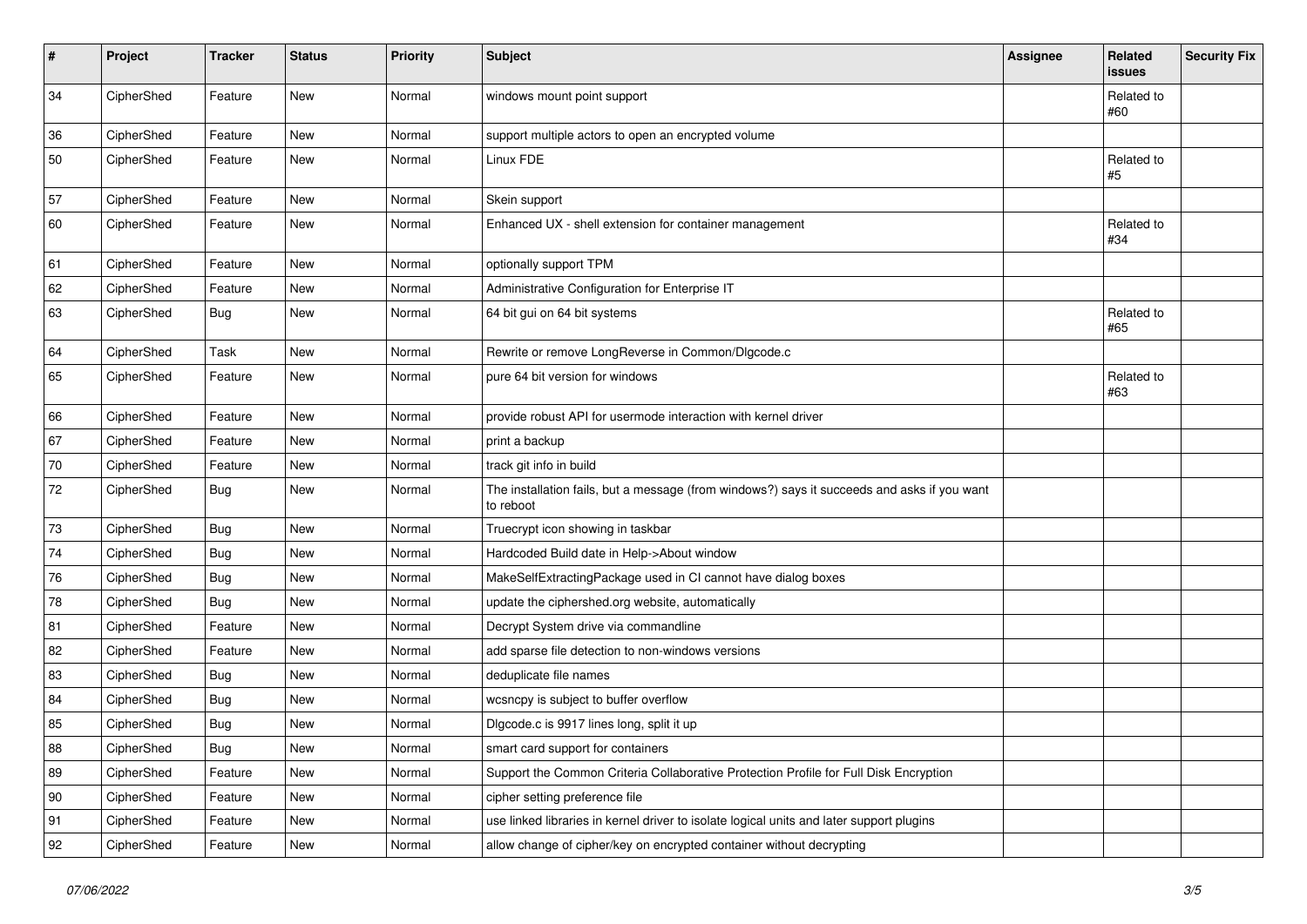| #   | Project    | <b>Tracker</b> | <b>Status</b> | Priority | <b>Subject</b>                                                                                | <b>Assignee</b> | Related<br>issues | <b>Security Fix</b> |
|-----|------------|----------------|---------------|----------|-----------------------------------------------------------------------------------------------|-----------------|-------------------|---------------------|
| 93  | CipherShed | Feature        | New           | Normal   | support "quick" encrypt for new media (especially flash/SSD)                                  |                 |                   |                     |
| 95  | CipherShed | <b>Bug</b>     | New           | Normal   | Platform/SystemException.h and Common/Exception.h define the same class/struct                |                 |                   |                     |
| 96  | CipherShed | Feature        | New           | Normal   | installer to incorporate a post-installation quick-start wizard                               |                 |                   |                     |
| 97  | CipherShed | Feature        | New           | Normal   | Suggestion 1 - Do not use unknown terminology                                                 | Niklas Lemcke   |                   |                     |
| 98  | CipherShed | Feature        | New           | Normal   | Suggestion 2 - Do not misuse native UI controls                                               | Niklas Lemcke   |                   |                     |
| 102 | CipherShed | Feature        | New           | Normal   | support for serial console in bootloader                                                      |                 |                   |                     |
| 111 | CipherShed | <b>Bug</b>     | New           | Normal   | ui does not show free drives below c: e.g. A: or B:                                           | Niklas Lemcke   |                   |                     |
| 116 | CipherShed | Bug            | New           | Normal   | create an option for private/global volume mounting                                           |                 |                   |                     |
| 99  | CipherShed | Feature        | <b>New</b>    | Normal   | Suggestion 3-Separate required and optional input parameters                                  |                 |                   |                     |
| 100 | CipherShed | Feature        | New           | Normal   | Suggestion 4-Display the consequences of an action immediately (Immediacy of<br>consequences) |                 |                   |                     |
| 118 | CipherShed | Bug            | <b>New</b>    | Normal   | upgrading truecrpyt fails if truecrypt is pinned to the taskbar                               |                 |                   |                     |
| 121 | CipherShed | Feature        | New           | Normal   | Support "not" burning CD on encrypting disk operation                                         |                 | Related to<br>#68 |                     |
| 122 | CipherShed | Feature        | <b>New</b>    | Normal   | support key escrow                                                                            |                 | Related to<br>#68 |                     |
| 124 | CipherShed | Feature        | <b>New</b>    | Normal   | investigate switch to FUDforum from phpBB                                                     |                 |                   |                     |
| 114 | CipherShed | Task           | New           | Normal   | Real, unified makefiles                                                                       | Kyle Marek      |                   |                     |
| 123 | CipherShed | <b>Bug</b>     | New           | Normal   | losetup anomaly with OpenSUSE 13.1                                                            |                 |                   |                     |
| 12  | CipherShed | Task           | In Progress   | Normal   | <b>Write Documentation</b>                                                                    | Eugene Wang     | Related to<br>#15 |                     |
| 51  | CipherShed | Bug            | In Progress   | Normal   | <b>GUID Partition Table (GPT)</b>                                                             | Jason Pyeron    | Related to<br>#55 |                     |
| 55  | CipherShed | <b>Bug</b>     | In Progress   | Normal   | Unified Extensible Firmware Interface (UEFI)                                                  | Jason Pyeron    | Related to<br>#51 |                     |
| 30  | CipherShed | Bug            | Resolved      | Normal   | Allowed character description is wrong                                                        |                 | Related to<br>#31 |                     |
| 28  | CipherShed | Bug            | Resolved      | Normal   | Audit of 04af5c7 - Buffer Overflow: strcat                                                    |                 |                   |                     |
| 29  | CipherShed | <b>Bug</b>     | Resolved      | Normal   | Audit of 04af5c7 - Buffer Overflow: strcpy                                                    | Jason Pyeron    |                   |                     |
| 86  | CipherShed | <b>Bug</b>     | Resolved      | Normal   | Make ciphershed window titlebars different                                                    |                 |                   |                     |
| 101 | CipherShed | <b>Bug</b>     | Resolved      | Normal   | boot loader password prompt takes 100% cpu in VM                                              |                 |                   |                     |
| 112 | CipherShed | <b>Bug</b>     | Resolved      | Normal   | uninstall on windows does not list version info                                               |                 |                   |                     |
| 113 | CipherShed | Bug            | Resolved      | Normal   | remove the donate screen from the installer                                                   |                 |                   |                     |
| 125 | CipherShed | <b>Bug</b>     | Resolved      | Normal   | Makefile for bootloader fails on case sensitive filesystem                                    |                 |                   |                     |
| 126 | CipherShed | <b>Bug</b>     | Resolved      | Normal   | VS launcher breaks if using multiple VS and the default is not the one for CS                 |                 |                   |                     |